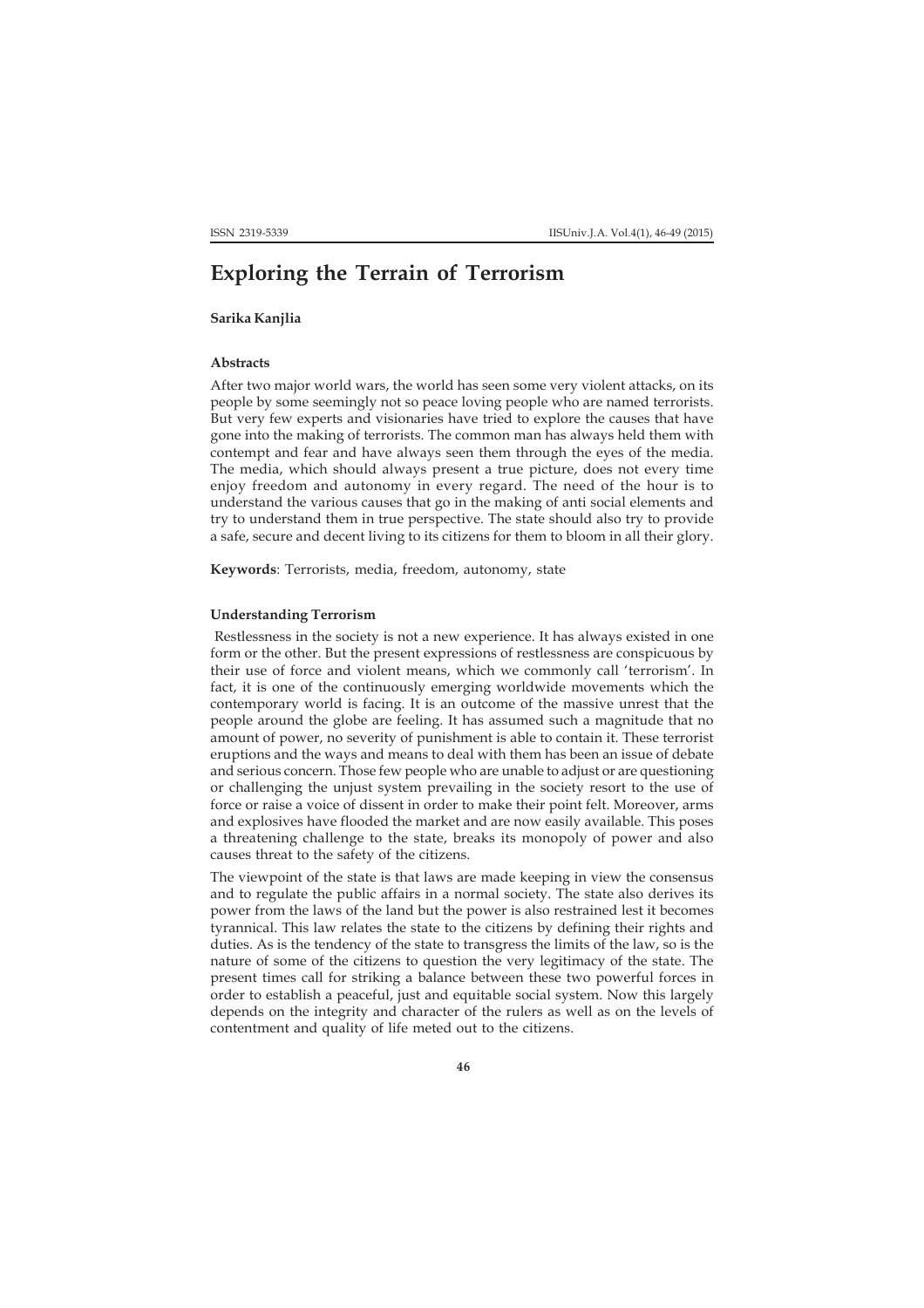The origin of state can be attributed to a social contract arrived at through the consent of chosen individuals. The contract was necessary as the relations between human beings and with other creatures were to be brought under the regulation of law. Human beings, on the other hand, also found it quite reasonable to accept the supremacy of the state for their own safety. Now the citizens surrendered a part of their freedom in exchange for security- to life and property. Thus guaranteeing right to security was the basic function of the state for which it was created under the contract. To provide this right to the citizens, the state has to exercise some power over itself, so as not to curb the rights of the citizens. Therefore, the essence of any law should be the concern for the right to life and security of every individual. Similar is the case with the maintenance of law and order which requires a minimum standard of life. Now when there is want and deprivation, there cannot be order. We cannot expect a poor, hungry man, who is deprived of his right to earn a livelihood, to be a law abiding citizen. If the state does not work towards providing for the citizens, eruptions outside of state legislation are inevitable.

As economic processes call for a borderless world, the reactions are also bound to be on a global scale. The uncertainty with the new world order has reached to such a point where nobody is sure as to which part of the world would be hit next, at what time and with what magnitude. The participant countries of the world can be from terrorism, insurgency, extremism, naxalism, ethnicism or separatism.

The approach adopted by the state to treat this movement is highly lopsided. They treat it as a law and order problem, whereas it is a socio-economic problem too. While there are so many dimensions to this problem, here we are examining the ways with which the Indian state has been responding to this problem.

Here it would be useful to discuss the origins and changing contours of terrorism. It is assumed that an average human being craves for a peaceful, comfortable and a meaningful life where he can exercise his creativity and imagination. But the various repressive laws that deprive him of these basic rights and leads to deprivation, division and alienation are the root cause of growing dissent among people. The people then resort to forceful means of violence to make their aggression feel. It is the drift of mainstream politics from the democratic, sensitive, responsive and transformative visions that lead to public protests and consequently into frightful violence. Quite often, the initial causes of the violence are lost and the rules resort to various forms of force to deal with the otherwise complex socio-political situation. However, in encountering these violent expressions, the state enacts law after law empowering itself with repressive and arbitrary power. The extra judicial killings or encounters which have almost become systematic represent such serious perversion in the state behaviour.

There is also a new phenomenon of cross border terrorism. The states unable to respond to the internal demands can shift the crises to the neighbouring countries and generate mass fear to divert the public attention. Once a state succeeds in this, it becomes difficult for the people to put pressure on their government for solving the basic problems. There are also nations which are at loggerheads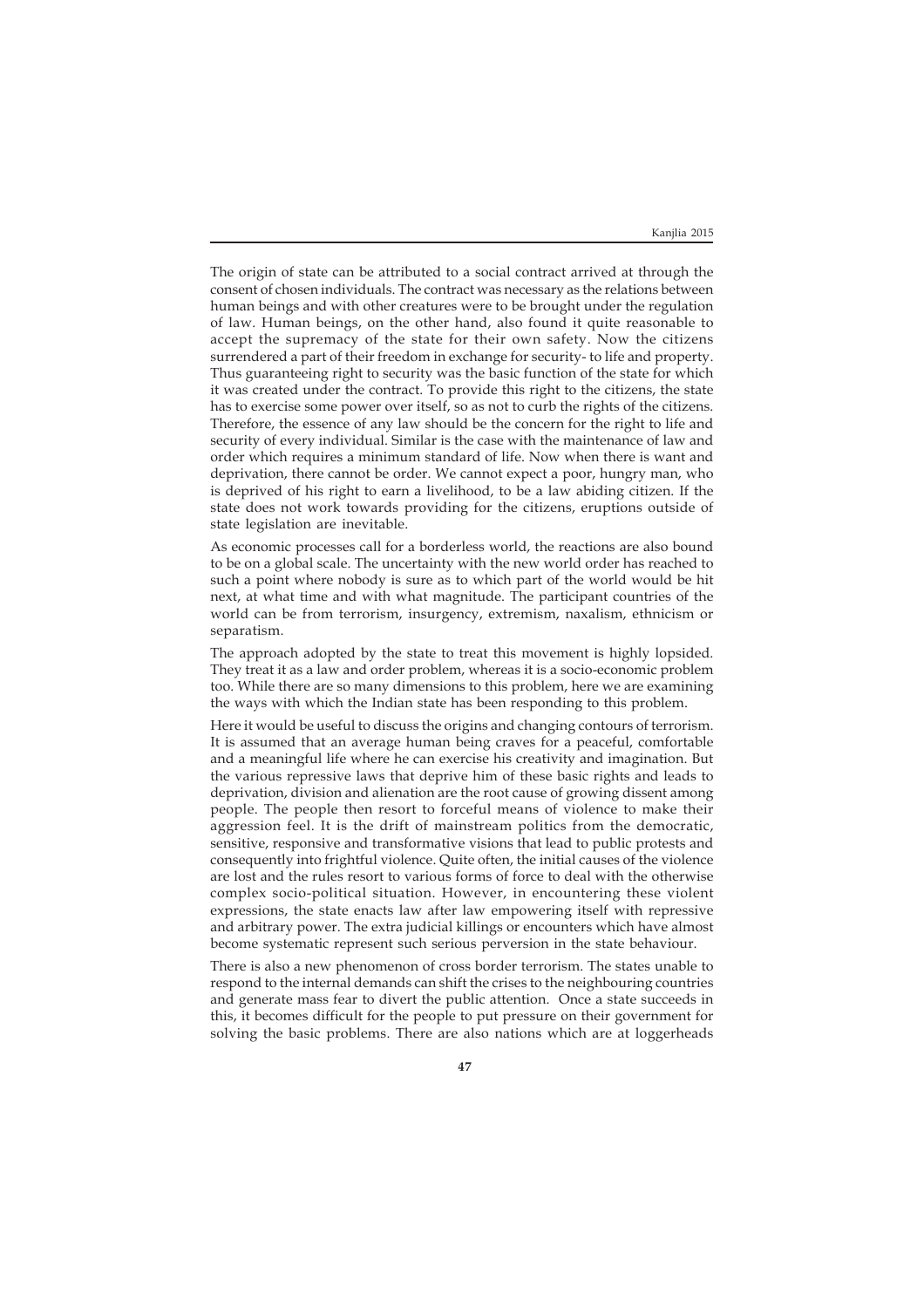#### IISUniv.J.A. Vol.4(1), 46-49 (2015)

with each other for various historical reasons. Under this pretext, they enact repressive laws which are used not only against the external enemy but internal dissent. Thus cross border terrorism contributes in a large measure to arbitrary exercise of power against one's own citizens. It is in this backdrop one can look at the laws that have been enacted in India as a part of dealing with an 'extraordinary situation' called terrorism. There are about 20 to 30 repressive laws passed either at the central or state levels i.e, Armed Forces Special Power Act, Terrorist and Disruptive Activities Prevention Act(TADA), Prevention of Terrorist Activities(POTA) Act and the Unlawful Activities Prevention Amendment Act, etc. These have been not only extensively used or misused but have had far reaching impact on the overall democratic structure and liberties and freedom of the Indian citizens.

The question that often props up is: Why did not the acts and their amendments produce the desired result? There has been no review on the ineffectiveness or failure of the acts to realize its intended purpose. Nor was there an attempt to critically look at the violation of the rights of innocent people by the state agencies. The citizens who become victims of these laws can never identify emotionally with a nation state thereafter as they are treated as adversaries and not as citizens for a long time. They live in a state of fear and uncertainty and do not feel a part of that country and lose all self esteem and confidence. The uncritical and mechanical extension and expansion of powers reach such an illogical limit leading to protest by ordinary innocent people.

Moreover these repressive laws, whether they are useful in dealing with international terrorism or nor, are used against all forms of opposition within the country. Such an opposition may not have anything to do with terrorism not to talk of international terrorism. The laws are widely used to suppress the domestic democratic dissent, against environmental activists, civil liberties and human rights advocates and sometimes even against duly elected legislators. The detention of Dr. Binayek Sen, Ms. Soni Sori, Dr. G. N. Saibaba and many other Rights activists is a glaring example of the state using inhibitory measures to stifle the voice of dissent. Use of these laws under such conditions makes them lose their real meaning.

The democratic vision and commitment to rule of law that Indian constitution made in the wake of the freedom movement has been systematically stifled and the overall governance is moving towards an authoritarian regime, losing sight of socio-political turmoil. In the course of handling terrorism, it is forgotten that state is a product of law and no law can confer absolute and arbitrary power to any organ of the state. The excessive use of force by the state not only harms the cause of human rights but also is counterproductive to the smooth working of the state itself.

To conclude, we can say that the constitution of the state was done keeping in view the welfare of the citizens and to provide them with the basic amenities of life which are their rights, such as the right to food, health, education, shelter, safety and security. On the contrary, the government resorts to the use of violence in order to counter the violent acts used by a handful of terrorists. In a way, they